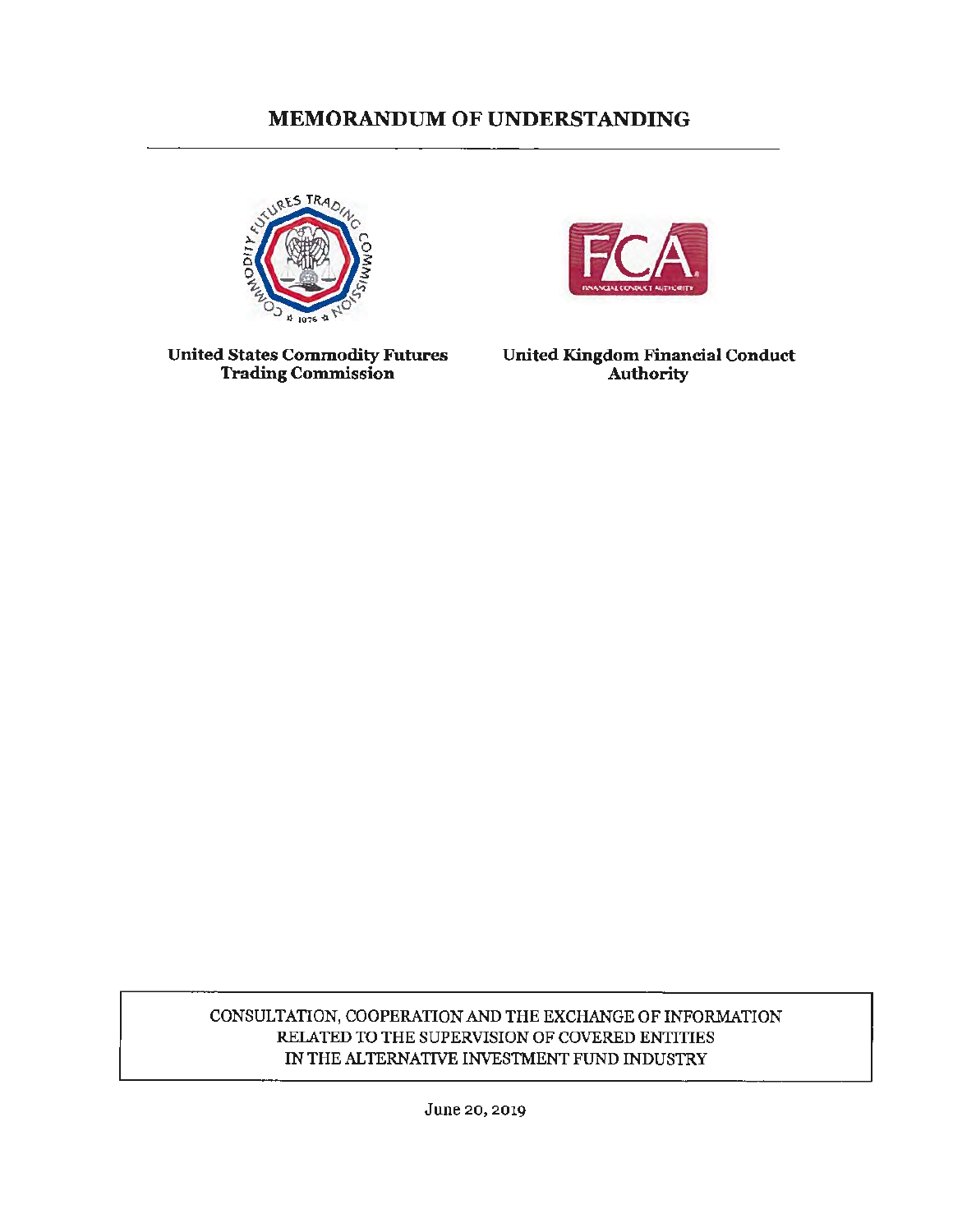## **Mou concerning consultation, cooperation and the exchange of information related to the supervision of covered entities** in **the alternative invesbnent fund industry**

In view of the growing globalization of the world's financial markets and the increase in cross-border operations and activities of Alternative Investment Fund Managers (AIFMs), Commodity Pool Operators (CPOs), Commodity Trading Advisors (CTAs), Alternative Investment Funds (AIFs) and Commodity Pools, the United States Commodity Futures Trading Commission (CFTC) and the United Kingdom Financial Conduct Authority (FCA) have reached this Memorandum of Understanding (MoU) regarding mutual assistance in the supervision and oversight of AIFMs, CPOs, CTAs, Delegates, AIFs and Commodity Pools that operate on a cross-border basis between the United Kingdom and the United States. The Authorities express, through this MoU, their willingness to cooperate with each other in the interest of fulfilling their respective regulatory mandates, particularly in the areas of investor protection, fostering market and financial integrity, and maintaining confidence and systemic stability. This MoU is a bilateral arrangement between the CFTC and the FCA.

## **Article 1. Definitions**

For the purpose of this MoU:

- a) "Authority" means a signatory to this MoU, or any such signatory's successor.
- b) "Requested Authority" means the Authority to whom a request is made under this MoU.
- c) "Requesting Authority" means the Authority making a request under this MoU.
- d) "UK AIFM Regime" means the UK legislation which, when made, implemented Directive 2011/61/EU in the United Kingdom, including the FCA's rules in Investment Funds Sourcebook (as amended), the Alternative Investment Fund Managers Regulations 2013 (as amended), and the Regulated Activities Order 2001 (as amended), and any EU laws made under or in relation to Directive 2011/61/EU which are incorporated into UK law by or under the European Union (Withdrawal) Act 2018 (subject to any amendments made to those EU laws as they apply in the United Kingdom).
- e) "AIF" means a collective investment undertaking, including investment compartments thereof, which: (i) raises capital from a number of investors, with a view to investing it in accordance with a defined investment policy for the benefit of those investors; and (ii) is not a UK UCITS, as defined in section 237(2) of the Financial Services and Markets Act 2000, as amended.
- f) "AIFM'' means a legal Person whose regular business is managing one or more AIFs in accordance with the UK AIFM Regime.
- g) "Delegate" means an entity to which an AIFM delegates the tasks of carrying out the portfolio management or risk management of one or more Covered Funds under its management in accordance with section 3.10 of the Investment Funds sourcebook in the FCA's Handbook of rules and guidance.
- h) "Covered Entity" means:
	- i. An AIFM, as defined in Article 1(f);
	- ii. A CPO, as defined in the Commodity Exchange Act (CEA) and relevant regulations;
	- iii. ACTA, as defined in the CEA and relevant regulations;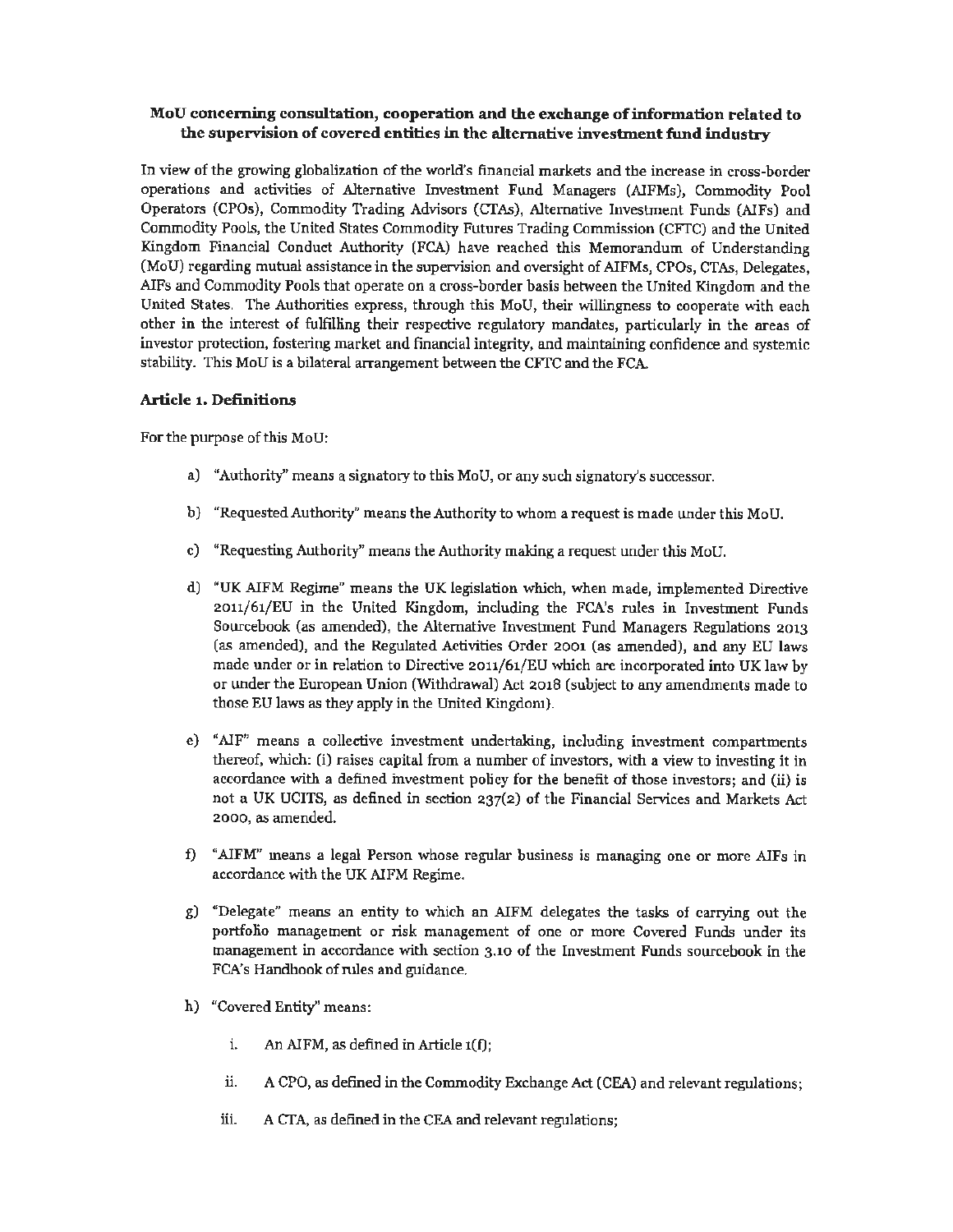- iv. An AIF, as defined in Article 1(e);
- v. A Commodity Pool, as defined in the CEA and relevant regulations; and
- vi. Delegates, as defined in Article  $1(g)$ .
- i) "On-Site Visit" means any regulatory visit by one Authority to, or inspection of the books and records and the premises of, a Covered Entity located in the other Authority's territory, for the purposes of on-going supervision.
- j) "Governmental Entity" means:
	- i. If the Requesting Authority is the CFTC, the U.S. Department of the Treasury, the U.S. Board of Governors of the Federal Reserve System or the Financial Stability Oversight Council; and
	- ii. If the Requesting Authority is the Financial Conduct Authority, Her Majesty's Treasury or the Bank of England.
- k) "Local Authority" means the Authority in whose territory a Covered Entity is located.
- 1) "Emergency Situation" means the occurrence of an event that could materially impair the financial or operational condition of a Covered Entity.
- m) "Person" includes a natural person, unincorporated association, partnership, trust, investment company, or corporation, and may be a Covered Entity.

## **Article 2. General provisions**

- 1) This MoU is a statement of intent to consult, cooperate and exchange information in connection with the supervision and oversight of Covered Entities that operate on a crossborder basis in the territories of the Authorities, in a manner consistent with, and permitted by, the laws and requirements that govern the Authorities. The Authorities anticipate that cooperation will be primarily achieved through on-going, informal, oral consultations, supplemented by more in-depth, ad hoc cooperation. The provisions of this MoU are intended to support such informal and oral consultations as well as to facilitate the written exchange of non-public information where necessary.
- 2) This MoU does not create any legally binding obligations, confer any rights, or supersede domestic laws. This MoU does not confer upon any Person the right or ability directly or indirectly to obtain, suppress, or exclude any information or to challenge the execution of a request for assistance under this MoU.
- 3) This MoU does not intend to limit an Authority to taking solely those measures described herein in fulfilment of its supervisory or oversight functions. In particular, this MoU does not affect any right of any Authority to communicate with, or obtain information or documents from, any Person or Covered Entity subject to its jurisdiction that is established in the territory of the other Authority.
- 4) This MoU complements, but does not alter the terms and conditions of the *IOSCO Multilateral Memorandum of Understanding Concerning Consultation and Cooperation and the Exchange of Irifonnation* (revised May 2012) (IOSCO MMoU) and the *IOSCO Enhanced Multilateral Memorandum of Understanding Concerning Consultation and Cooperation and the Exchange of Information* {Appendix A.2, May 4, 2018) (IOSCO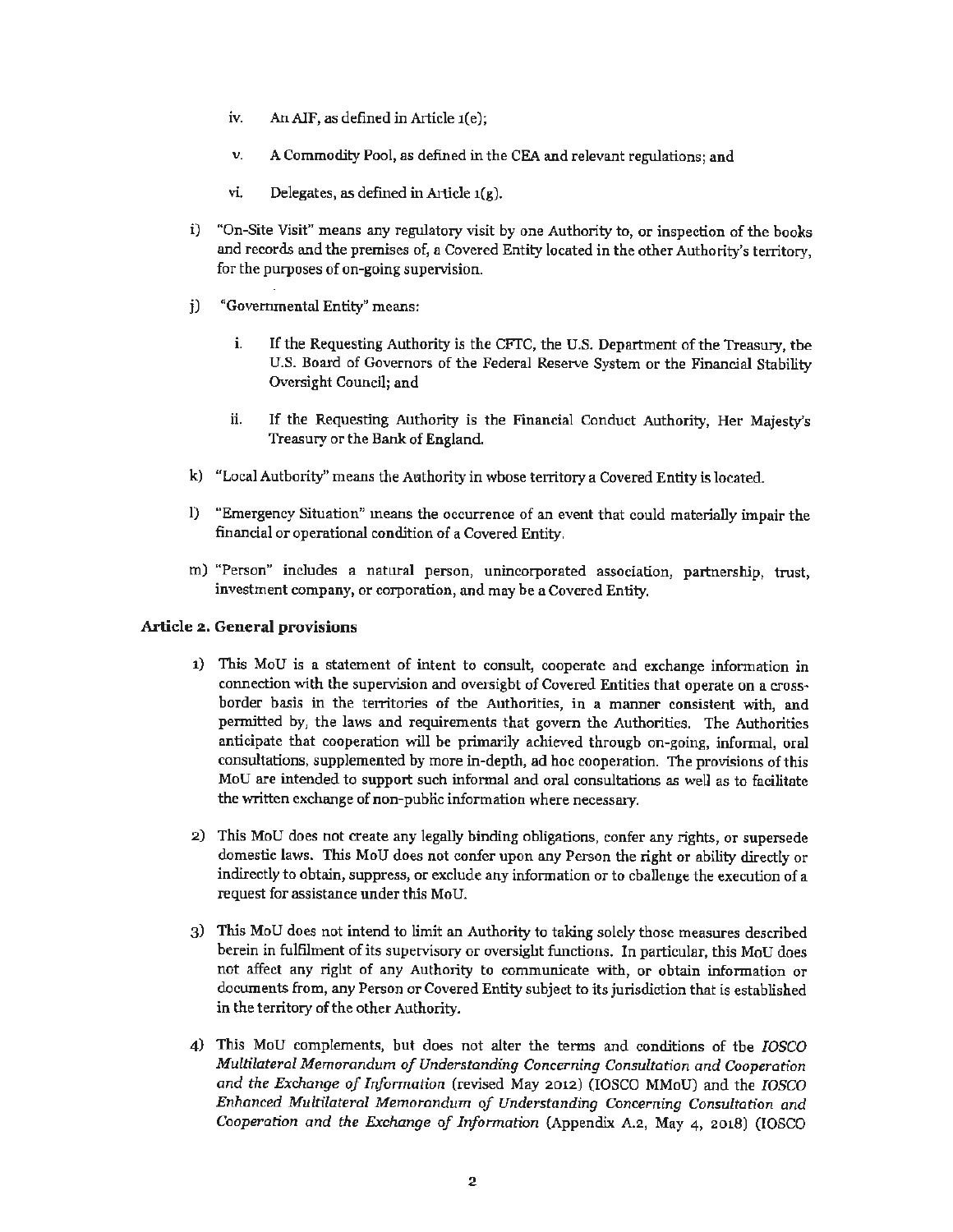EMMoU), to which the Authorities are signatories, which covers primarily information sharing in the context of enforcement matters; and any of the existing arrangements concerning cooperation in matters between the Authorities. This MOU supersedes the *MoU concerning consultation, cooperation and the exchange of information related to the supervision of covered entities in the alternative investment fund industry between* the Authorities (July 22, 2013).

- 5) The Authorities intend to, within the framework of this MoU, provide one another with the fullest cooperation pennissible under the law in relation to the supervision and oversight of Covered Entities. Following consultation, cooperation may be denied:
	- a) Where the cooperation would require an Authority to act in a manner that would violate its domestic law;
	- b) Where a request for assistance is not made **in** accordance with the terms of this MoU; or
	- c) On the grounds of the national public interest.
- 6) No domestic banking secrecy, blocking laws or regulations should prevent an Authority from providing assistance to the other Authority.
- 7) To facilitate cooperation under this MoU, the Authorities hereby designate contact persons as set forth in Appendix A.

#### **Article 3. Scope of cooperation**

- 1) The Authorities recognize the importance of close communication concerning Covered Entities, and intend to consult where appropriate regarding: (i) general supervisory issues, including with respect to regulatory, oversight or other program developments; (ii) issues relevant to the operations, activities, and regulation of Covered Entities; and (iii) any other areas of mutual supervisory interest.
- 2) Cooperation will be most useful in, but is not limited to, the following circumstances where issues of regulatory concern may arise:
	- a) The initial application of a Covered Entity for authorization, registration or exemption from registration in the other jurisdiction;
	- **b)** The on-going oversight of a Covered Entity; or
	- c) Regulatory approvals or supervisory actions taken in relation to a Covered Entity by one Authority that may impact the operations of the Covered Entity in the other territory.
- 3) *Notification.* Each Authority will, where reasonable, seek to inform the other relevant Authority as soon as practicable of:
	- a) Any known material event that could adversely impact a known Covered Entity; and
	- b) Enforcement or regulatory actions or sanctions, including the revocation, suspension or modification of relevant licenses or registration, concerning or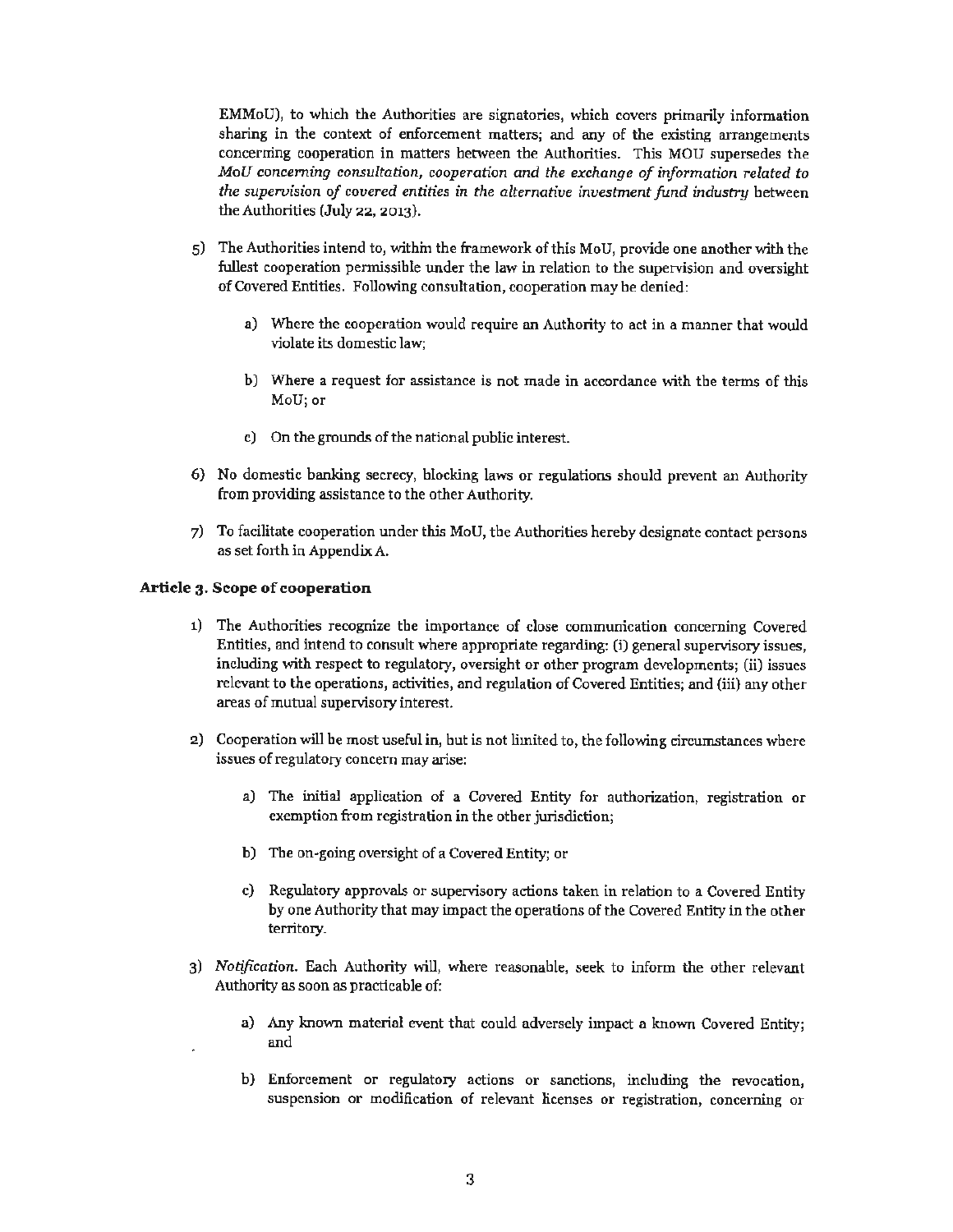related to a known Covered Entity which may have a material effect on the Covered Entity.

The information to be provided by one Authority pursuant to this paragraph will refer to Covered Entities registered or authorized by the Authority. The determination of what constitutes "material event," "adversely impact," or "material effect" will be left to the reasonable discretion of the Authority that determines to notify the other Authority.

- 4) *Exchange of Information.* To supplement informal consultations, each Authority intends to provide the other Authority, upon written request, with assistance in endeavouring to obtain information not otherwise available to the Requesting Authority, and, where needed, interpreting such information so as to enable the Requesting Authority to assess compliance with its laws and regulations, provided that the Authority is authorized to collect such information.
	- a) The information covered by this paragraph includes:
		- i. Information that would permit the Requesting Authority to verify that the Covered Entities covered by this MoU comply with the relevant obligations and requirements of the national law of the Requesting Authority;
		- ii. Information relevant for monitoring and responding to the potential implications of the activities of Covered Entities, including, for example, disclosure reports and investor complaints;
		- iii. Information relevant to the financial and operational condition of a Covered Entity;
		- iv. Relevant regulatory information and filings that a Covered Entity is required to submit to an Authority; and
		- v. Regulatory reports prepared by an Authority relating to a Covered Entity.
	- b) The information to be provided by one Authority pursuant to **this** paragraph will refer to Covered Entities registered or authorised by the Authority.

## **Article 4. On-Site Visits**

- 1) Each Authority may need to conduct, itself or by a third party commissioned by it, On-Site Visits of the Covered Entities subject to its supervisory authority that are located in the Local Authority's territory. Authorities should discuss and reach understanding on the terms regarding On-Site Visits, taking into full account each other's sovereignty, legal framework and statutory obligations, in particular, in determining the respective roles and responsibilities of the Authorities. The Authorities will act in accordance with the following procedure before conducting an On-Site Visit.
	- a) The Authority seeking to conduct an On-Site Visit will provide advance notice to the Local Authority of its intent for conducting an On-Site Visit and the intended timeframe for, and the scope of, such a visit. The Authorities will consult with a view to reaching an understanding on the intended timeframe for, and scope of, any On-Site Visit.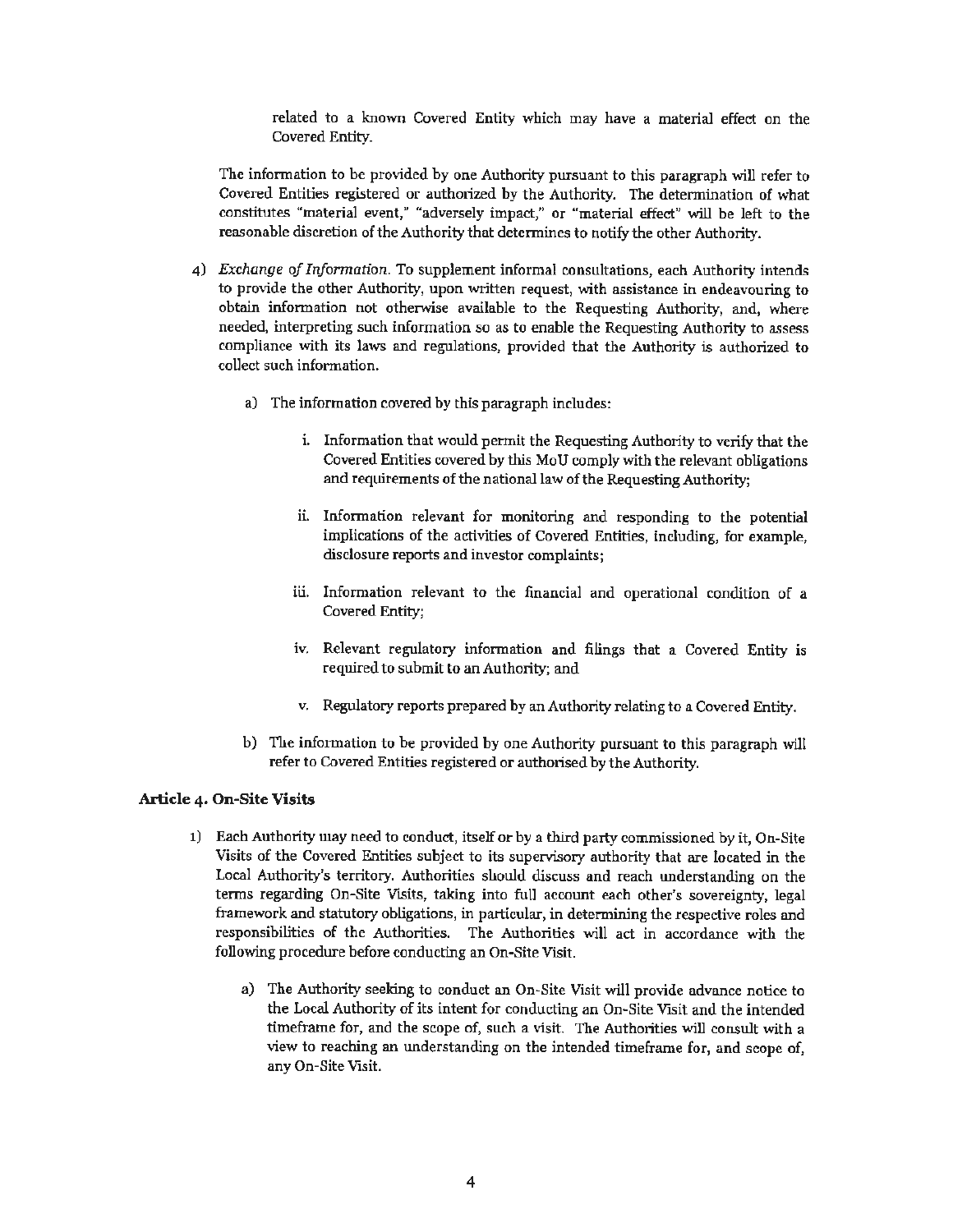- b) The Local Authority may, in its discretion, accompany the other Authority during the On-Site Visit, or conduct joint visits where appropriate.
- c) When establishing the scope of any proposed On-Site Visit, the Authority seeking to conduct the On-Site Visit will give due and full consideration to the supervisory activities of the Local Authority and any information that was made available or is capable of being made available by such Local Authority.
- d) The Authorities will assist each other in reviewing, interpreting and analysing the contents of public and non-public documents and obtaining information from directors and senior management of Covered Entities or any other relevant Person, provided that the Authorities are authorized to collect such information.
- e) It is understood that the Local Authority will provide assistance in connection with an On-Site Visit as described in this Article 4 only with respect to Covered Entities that are registered with the Local Authority.

## **Article** 5. **Execution of requests for assistance**

- 1) To the extent possible, a request for written information pursuant to Article  $3(4)$  should be made in writing, and addressed to the relevant contact person identified in Appendix A. A request generally should specify the following:
	- a) The information sought by the Requesting Authority, including specific questions to be asked and an indication of any sensitivity about the request;
	- b) A concise description of the facts underlying the request and the supervisory purpose for which the information is sought, including the applicable regulations and relevant provisions applicable to the supervisory activity; and
	- c) The desired time period for reply and, where appropriate, the urgency thereof.
- 2) If a Local Authority becomes aware of an Emergency Situation through its supervisory activities, such Local Authority will endeavour to notify the other Authority of the Emergency Situation, taking into account all relevant factors, including the status of efforts to address the Emergency Situation. During Emergency Situations, requests for information may be made in any form, including orally, provided such communication is confirmed in writing as promptly as possible following such notification. Notwithstanding the foregoing, the notification obligation for the Local Authority pursuant to this paragraph will be limited to Covered Entities that are registered with the Local Authority.

## **Article 6. Cooperation on enforcement**

As the Authorities are signatories to the IOSCO MMoU and IOSCO EMMoU (and other enforcement arrangements or bilateral enforcement MoUs), the Authorities note that these enforcement MoUs recognize the importance and desirability of providing mutual assistance and exchanging information for the purpose of enforcing, and securing compliance with, the securities or derivatives laws and regulations applicable in their respective jurisdictions. These laws and regulations include those concerning Covered Entities. Accordingly, where information relating to an enforcement investigation or action is necessary, the Authorities will request this information via the frameworks established under the IOSCO MMoU or IOSCO EMMoU, other enforcement arrangements or a relevant bilateral enforcement MoU. The types of information available to be shared under the IOSCO MMoU, IOSCO EMMoU, other enforcement arrangements or applicable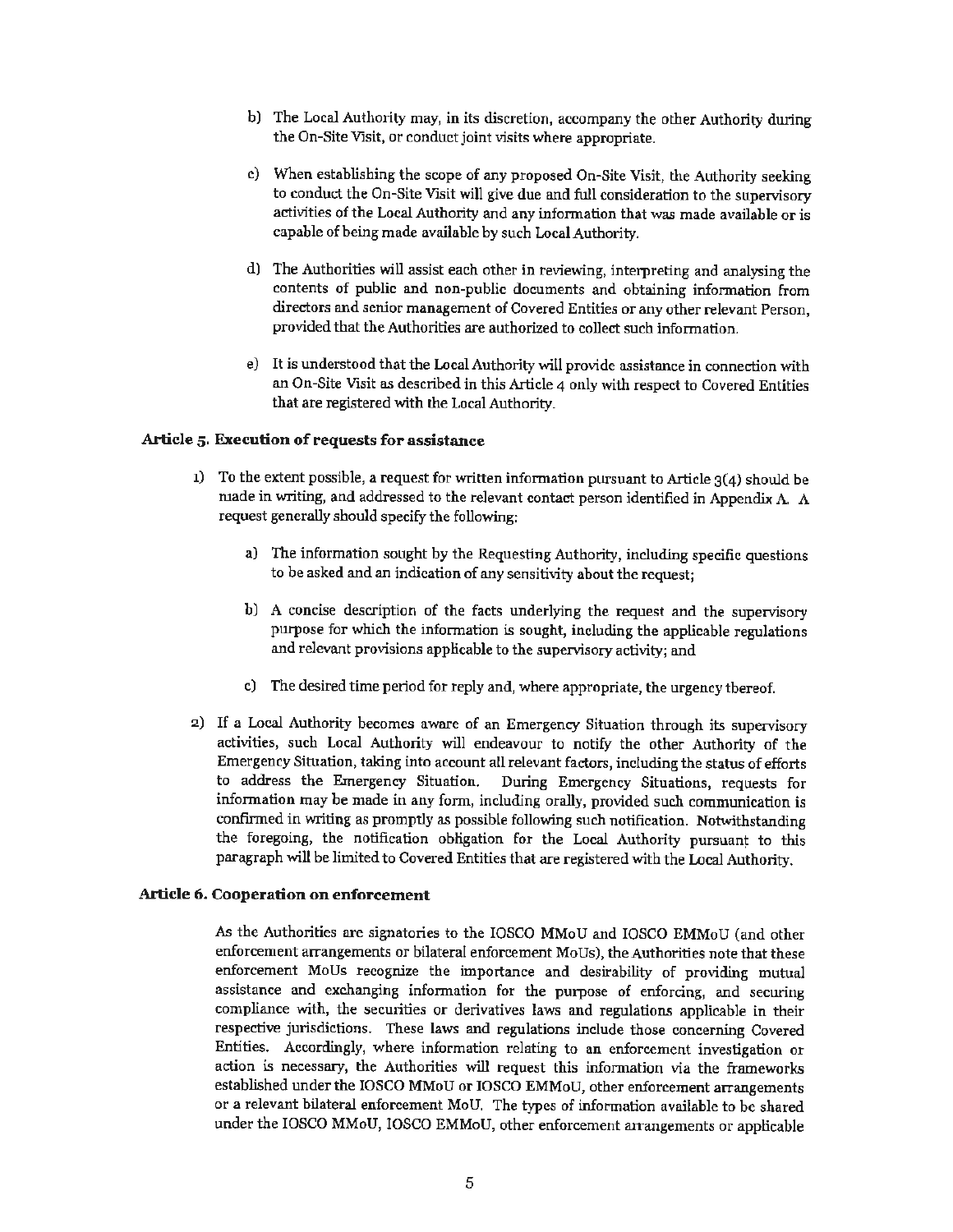bilateral MoUs include information that will assist the Requesting Authority in investigating whether a Covered Entity is violating any relevant laws, regulations and orders that apply to it in the Requesting Authority's jurisdiction.

### **Article 7. Permissible uses of information**

- 1) The Requesting Authority may use non-public information obtained under this MoU solely for the purpose of supervising Covered Entities and seeking to ensure compliance with the laws or regulations of the Requesting Authority.
- 2) This MoU is intended to complement, but does not alter the terms and conditions of the existing arrangements between Authorities, including the IOSCO MMoU and IOSCO EMMoU. The Authorities recognize that, while information is not to be gathered under this MoU for enforcement purposes, subsequently the Authorities may want to use the non-public information provided pursuant to this MoU for enforcement purposes. In such cases, further use of the information should be governed by the terms and conditions of the IOSCO MMoU, IOSCO EMMoU or other applicable enforcement MoUs.

### **Article 8. Confidentiality and onward sharing of information**

- 1) Except for onward sharing and disclosures **in** accordance with this MoU, including permissible uses of information under Article 7, each Authority will keep confidential to the extent permitted by law non-public information shared under this MoU, requests made under this MoU, the contents of such requests and any other matters arising under this MoU.
- 2) To the extent legally permissible, the Requesting Authority intends to notify the Requested Authority of any legally enforceable demand from a third party for non-public information that has been furnished under this MoU. Prior to compliance with the demand, the Requesting Authority intends to assert all appropriate legal exemptions or privileges with respect to such information as may be available.
- 3) In extraordinary circumstances, it may become necessary for a Requesting Authority to share non-public information obtained under this MoU with a Governmental Entity. In these circumstances and to the extent permitted by law:
	- a) The Requesting Authority intends to notify the Requested Authority; and
	- b) Prior to the Requesting Authority sharing the non-public information, the Requesting Authority will provide adequate assurances to the Requested Authority concerning the use and confidential treatment of the information by the Governmental Entity, including, as necessary, assurances that:
		- i. The Governmental Entity has confirmed that it requires the information for a purpose within the scope of its jurisdiction; and
		- ii. The information will not be shared by the Governmental Entity with other parties without getting the prior written consent of the Requested Authority.
- 4) Except as provided in this Article 8, the Requesting Authority must obtain the prior consent of the Requested Authority before disclosing non-public information received under this MoU to any non-signatory to this MoU. If consent is not obtained from the Requested Authority, the Authorities will discuss the reasons for withholding approval of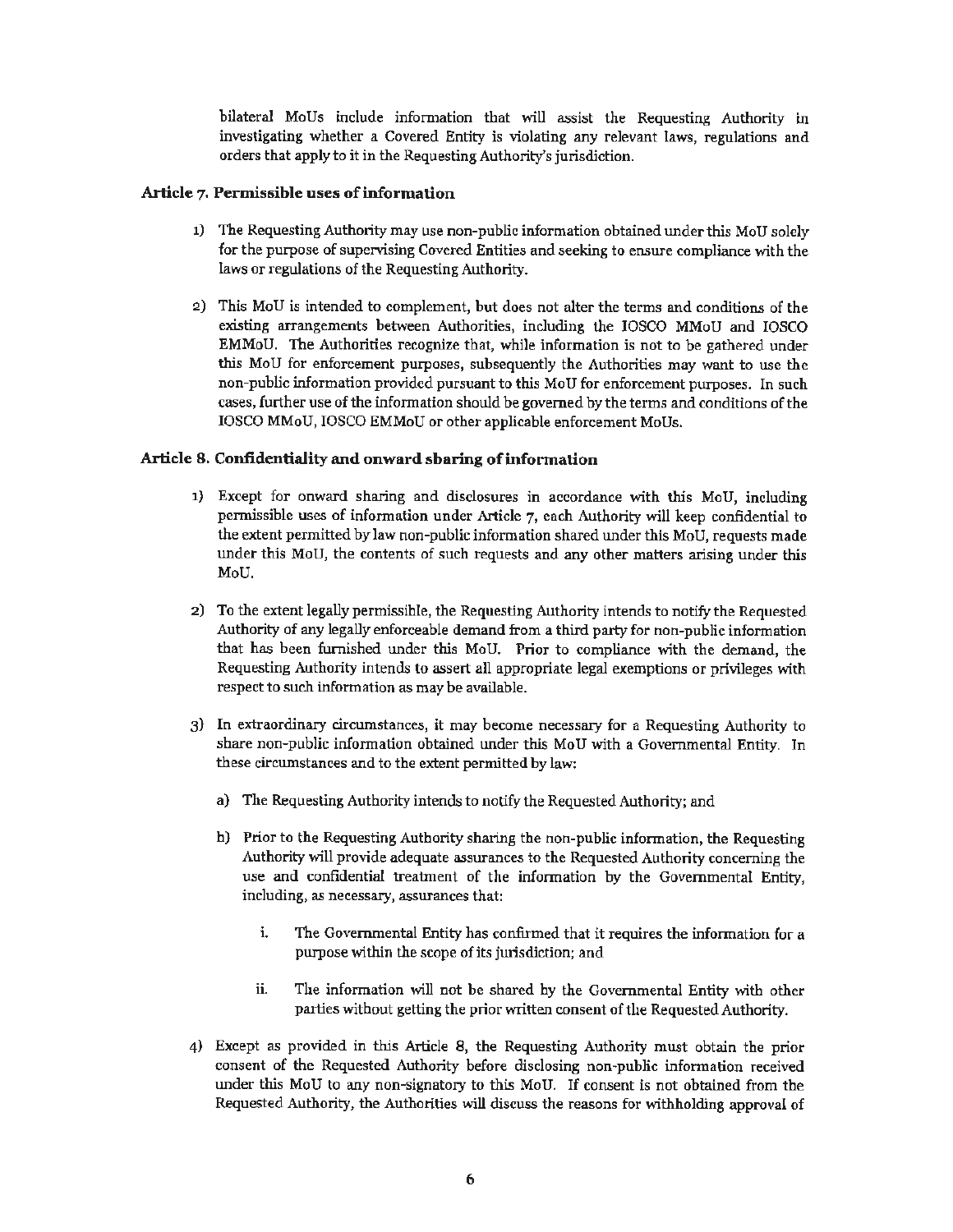such use and the circumstances, if any, under which the intended use by the Requesting Authority might be allowed.

- 5) The Authorities intend that the sharing or disclosure of non-public information, including deliberative and consultative materials, pursuant to the terms of this MoU, will not constitute a waiver of privilege or confidentiality of such information.
- 6) In certain circumstances, the CFTC may wish to share non-public information obtained under this MoU with a futures association registered under the CEA. In these circumstances:
	- a) The CFTC will notify the FCA prior to sharing the information and indicate the purpose for which the information is passed to the registered futures association.
	- b) The registered futures association will use the information only for a purpose within the scope of its authority.
	- c) The information will not be shared by the registered futures association with other parties without getting the prior written consent of the FCA.

### Article 9. **Termination of the MoU; Successor authorities**

- 1) If an Authority wishes to terminate this MoU, it will give written notice to the other Authority. Cooperation in accordance with this MoU will continue until the expiration of 30 days after an Authority gives written notice to the other Authority. If an Authority gives such notice, cooperation will continue with respect to all requests for assistance that were made under the MoU before the effective date of notification until the Requesting Authority terminates the matter for which assistance was requested. In the event an Authority gives written notice as provided in this paragraph, non-public information obtained under this MoU will continue to be treated in the manner set forth under Articles 7and 8.
- 2) Where the relevant functions of an Authority are transferred or assigned to another authority or authorities, that authority or each authority will become an Authority, and the terms of this MoU will apply to the successor Authority or Authorities performing those relevant functions without the need for any further amendment to this MoU. This will not affect the right of the successor Authority or Authorities to give written notice as provided in Article  $9(1)$  that it no longer wishes to be a signatory to this MoU if it wishes to do so.

#### **Article 10. Amendment**

1) The Authorities intend to periodically review the functioning and effectiveness of the cooperation arrangements between the Authorities with a view, inter alia, to expanding or altering the scope or operation of this MoU should that be judged necessary. This MoU may be amended with the written consent of the Authorities.

#### **Article 11. Execution of the MoU**

1) This MoU enters into force on the date European Union legislation ceases to have direct effect in the United Kingdom.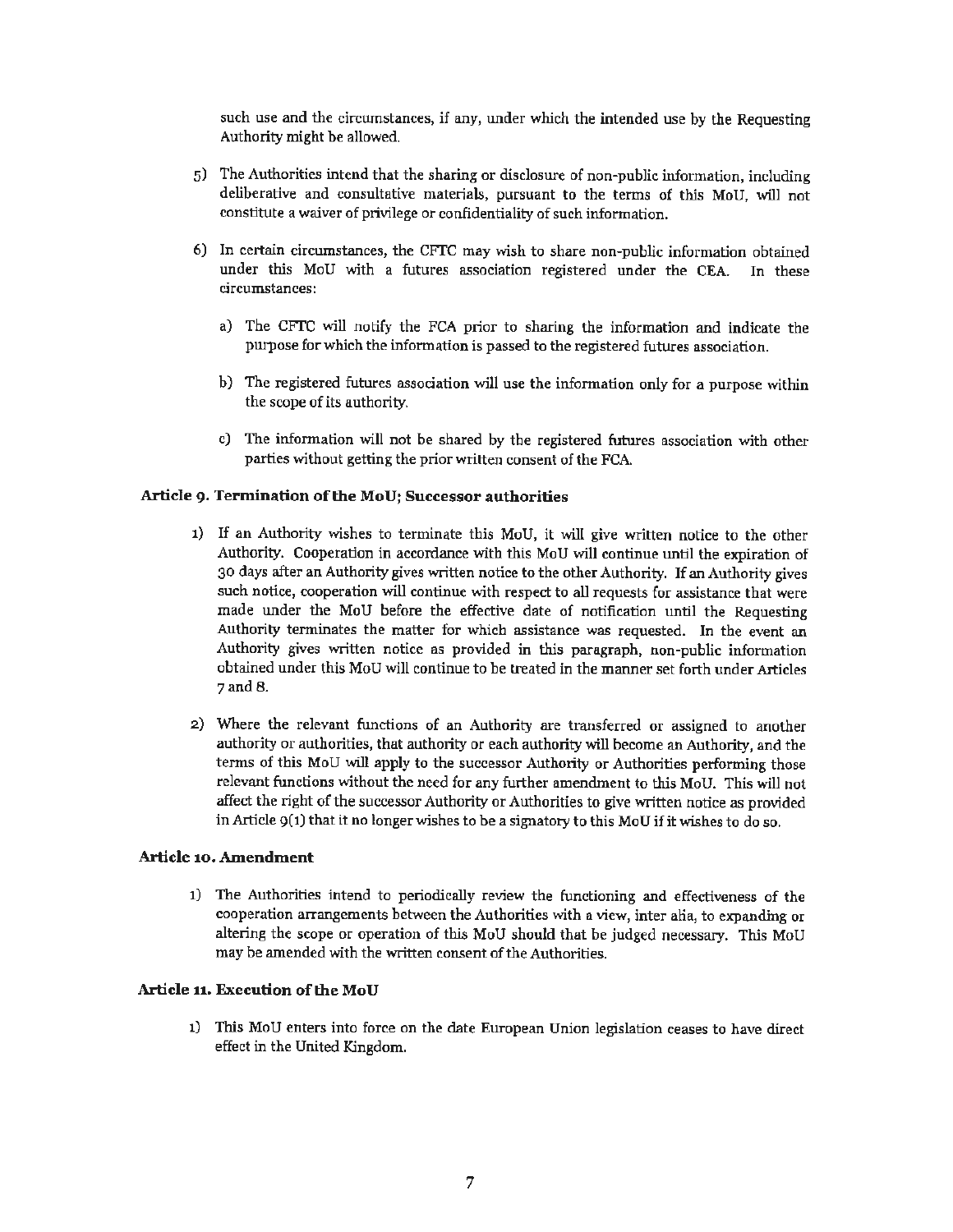**Signatures** 

Andrew Barler

United Kingdom Financial Conduct Authority

U.S. Commodity Furfres Trading Commission